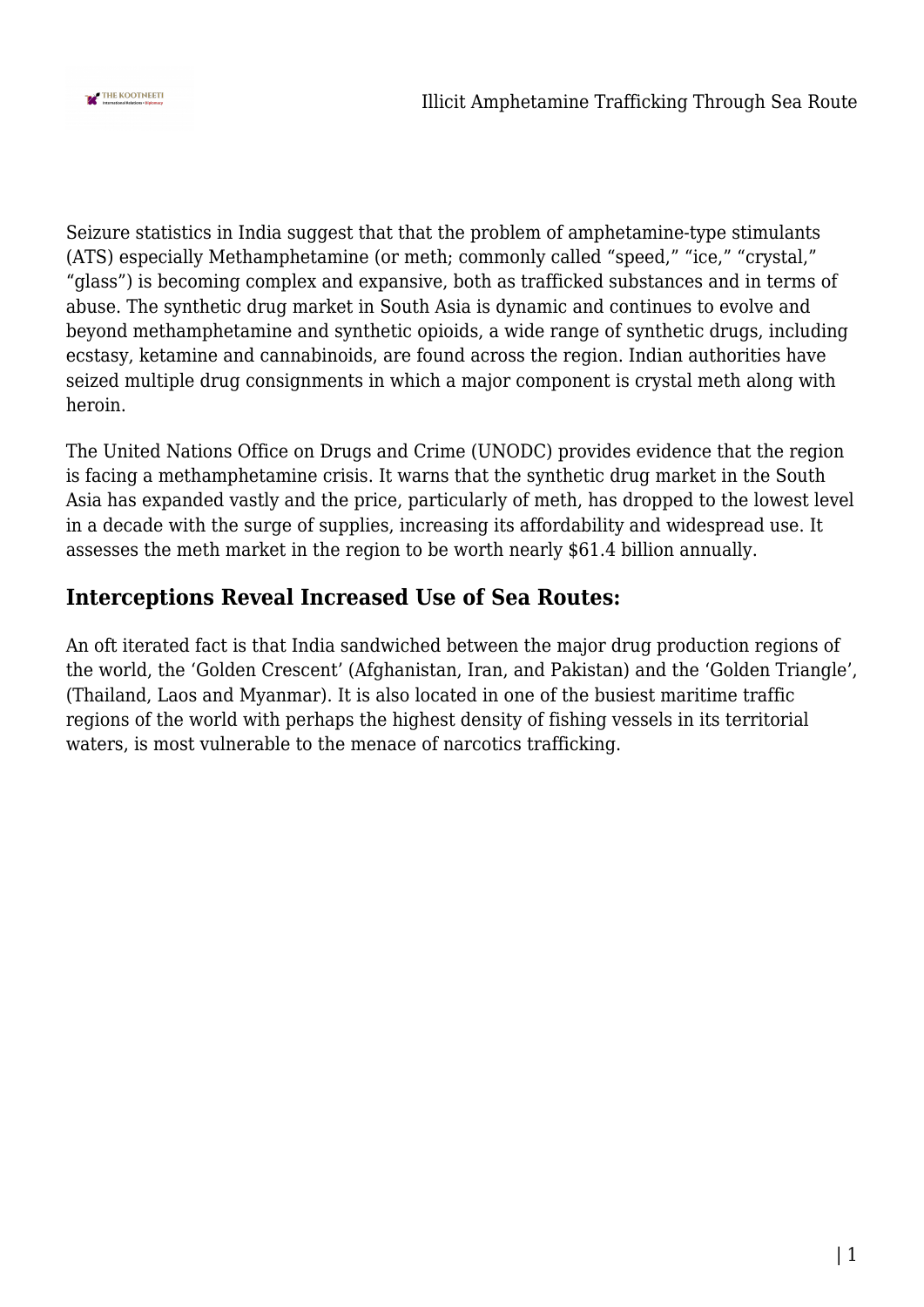



Image source: UNODC

Since 2019, major shifts in narcotics trafficking routes have been observed across the region, and lot of this substance comprising of crystalline methamphetamine was destined for India. To bypass the heavy troop deployment along the international borders, narcotic drugs are being smuggled by sea. Recent seizures indicate that the [Gujarat coast has](https://www.thehindu.com/news/national/8-pakistan-men-held-with-drugs-in-sea/article34323676.ece) [become a major route](https://www.thehindu.com/news/national/8-pakistan-men-held-with-drugs-in-sea/article34323676.ece) has become particularly vulnerable to the drug cartels using the Arabian sea route for narcotics smuggling. The number of similar seizures by authorities in recent times is staggering. On April 15, the ICG and Gujarat's Anti-Terrorist Squad (ATS) apprehended eight Pakistani nationals on board a fishing boat with heroin worth about ₹150 crores (\$20.6 Million) off Jakhau, Kutch-Gujarat close to IMBL in Indian waters.

## **From the Crescent:**

Illicit drugs manufacturing gangs are spread from Pakistan, Afghanistan and Iran, with linkages to Gujarat, Kashmir, Punjab and Delhi, Punjab and Mumbai. Along with being the primary heroin trafficker nation, Afghanistan is emerging as a country of concern with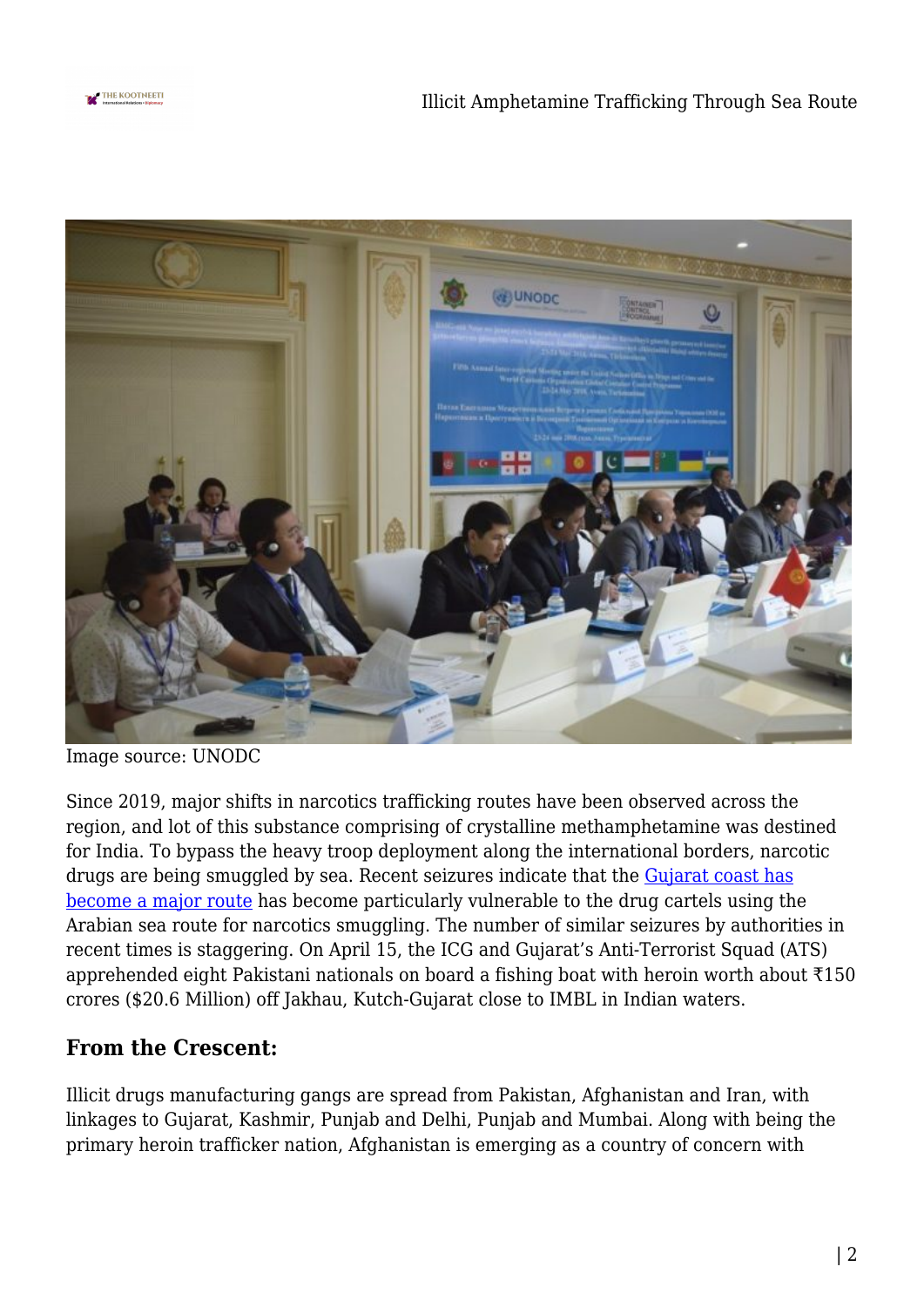

regard to synthetic drugs. New street drugs such as K-tablet or Kompot, sometimes sold in pharmacies under the guise of anti-biotics, have become extremely popular amongst youngsters ["Hashish is nothing. Opium is nothing. All anyone wants to do now is drop tablet](https://www.aljazeera.com/features/2019/7/21/its-something-we-use-for-fun-a-new-street-drug-in-afghanistan) [K."](https://www.aljazeera.com/features/2019/7/21/its-something-we-use-for-fun-a-new-street-drug-in-afghanistan) Drugs from Afghanistan are routed to an abandoned desert-like area called Pashni in Balochistan, where they are readied for sea journey from Gwadar port. Karkhano a market area of Peshawar, Khyber Pakhtunkhwa, is believed to be the largest source of K-tablet, from where traffickers easily bring it across the Durand Line. Both crystal and liquid methamphetamine, in addition to ephedrine, are further trafficked from Afghanistan into Iran. Methamphetamine is not produced on any significant scale domestically but rather is imported from neighbouring countries into Iran from where its trafficking increased substantially in 2019-2021 facilitated by a change from using individual air couriers to the [smuggling by sea](https://www.emcdda.europa.eu/system/files/publications/13703/EU4MD_Methamphetamine-situation-in-Iran_final.pdf). The narcotics items are smuggled from the ports of Chabahar, Iran, [Gwadar, Baluchistan and to Karachi, Sindh](https://www.ndtv.com/india-news/surveillance-up-along-gujarat-coastline-over-new-pattern-of-drug-trade-2279101). Arrests made by Gujrat ATS have exposed that Pakistani drug dealers, believed to be [enjoying the patronage of security agencies](https://www.tribuneindia.com/news/features/afghan-heroin-via-pak-to-gujarat-then-punjab-hidden-in-spices-38028), bring consignments in dhows up to a point about 150 nautical miles from Mandvi, from where it was picked up by locals and brought up to the coast in small boats. When Simranjit Singh Sandhu, considered to be one of the biggest drugs Mafiosi of the country was arrested from Italy last year, it was revealed that his [gang was using the sea route,](https://www.tribuneindia.com/news/features/sea-corridor-new-smuggling-route-38032) landing the contraband on the Mandvi coast in Kutch district and transporting the consignment by road. They have also been using Asia's largest market in spices, Unjha located in north Gujarat, to camouflage the drug packages hidden under bags of spices, and further transported inland. The Sandhu gang also set up illicit drug manufacturing factories in the outskirts of Amritsar where crude heroin (bought at low rates) was processed into a high-cut value for European and high-profile Indian markets.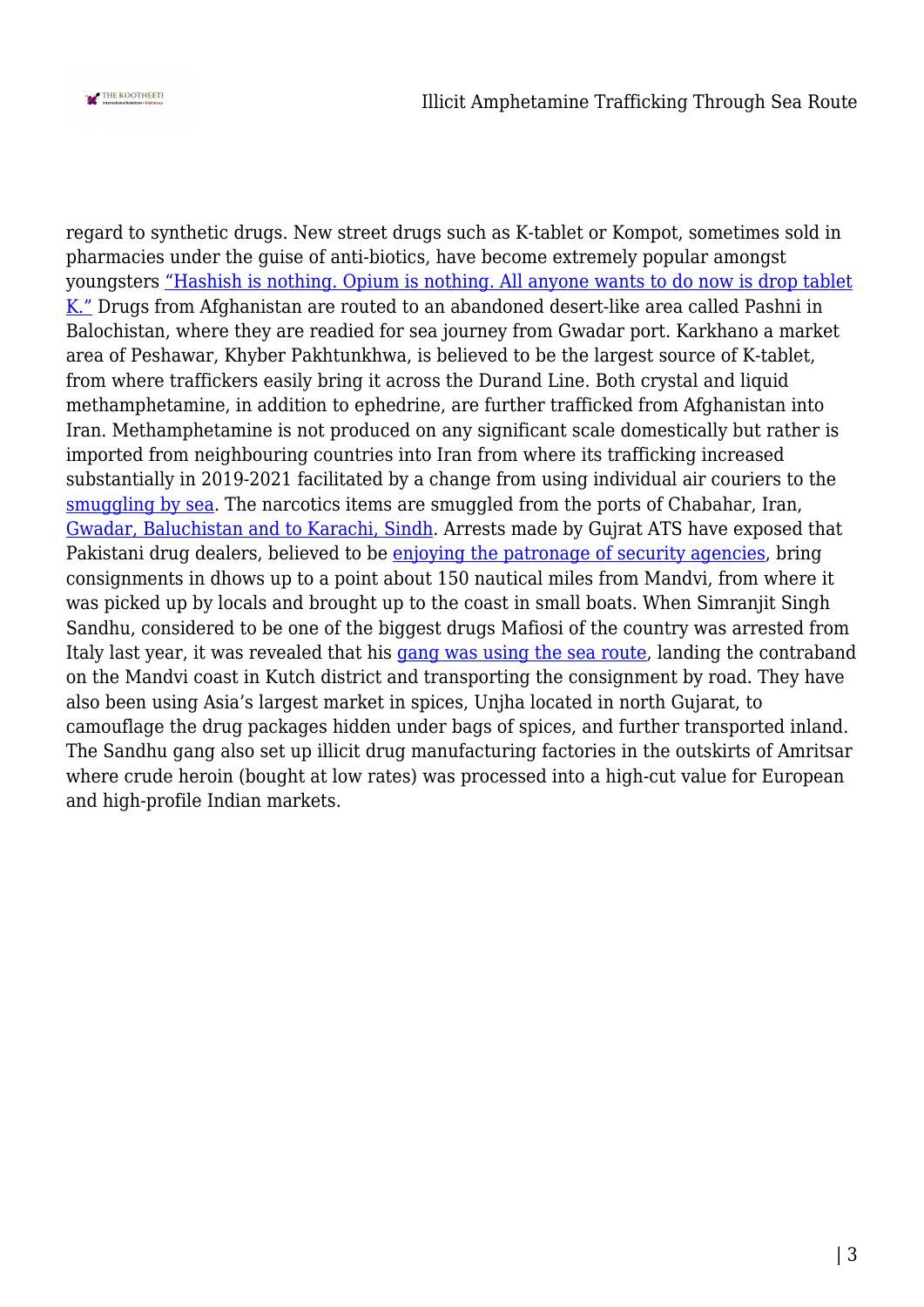



Image source: Freightwaves

## **From the Triangle:**

Along the eastern coast also, India has also reported increased seizures of ATS in recent years. There has been a growth in the trafficking of methamphetamine tablets from the Golden Triangle overland to Bangladesh, with some routes crossing India. At the India-Myanmar bilateral meeting on drug control cooperation, held in December 2020 Narcotics Control Bureau (NCB) chief Rakesh Asthana said, "Apart from porosity of the India-Myanmar border, drug trafficking through the [maritime route in the Bay of Bengal has](https://www.newindianexpress.com/nation/2020/dec/11/narco-trafficking-through-bay-of-bengal-maritime-route-a-new-challenge-ncb-chief-rakesh-asthana-2234952.html) [emerged as a new challenge](https://www.newindianexpress.com/nation/2020/dec/11/narco-trafficking-through-bay-of-bengal-maritime-route-a-new-challenge-ncb-chief-rakesh-asthana-2234952.html) for both countries." There are growing indications that India's eastern coast is gaining importance as a transhipment point for regional and inter-regional methamphetamine trafficking. Trafficking cartels from Myanmar are using the maritime routes along the Andaman Sea crossing Indian territorial waters. In September 2019, Indian authorities [1,160 kilograms of banned 'Ketamine' drug,](https://www.indiatoday.in/india/story/indian-coast-guard-catches-major-drugs-haul-andaman-sea-1601625-2019-09-21) concealed in distinctive teabag packaging used in the Golden Triangle in Nicobar Island.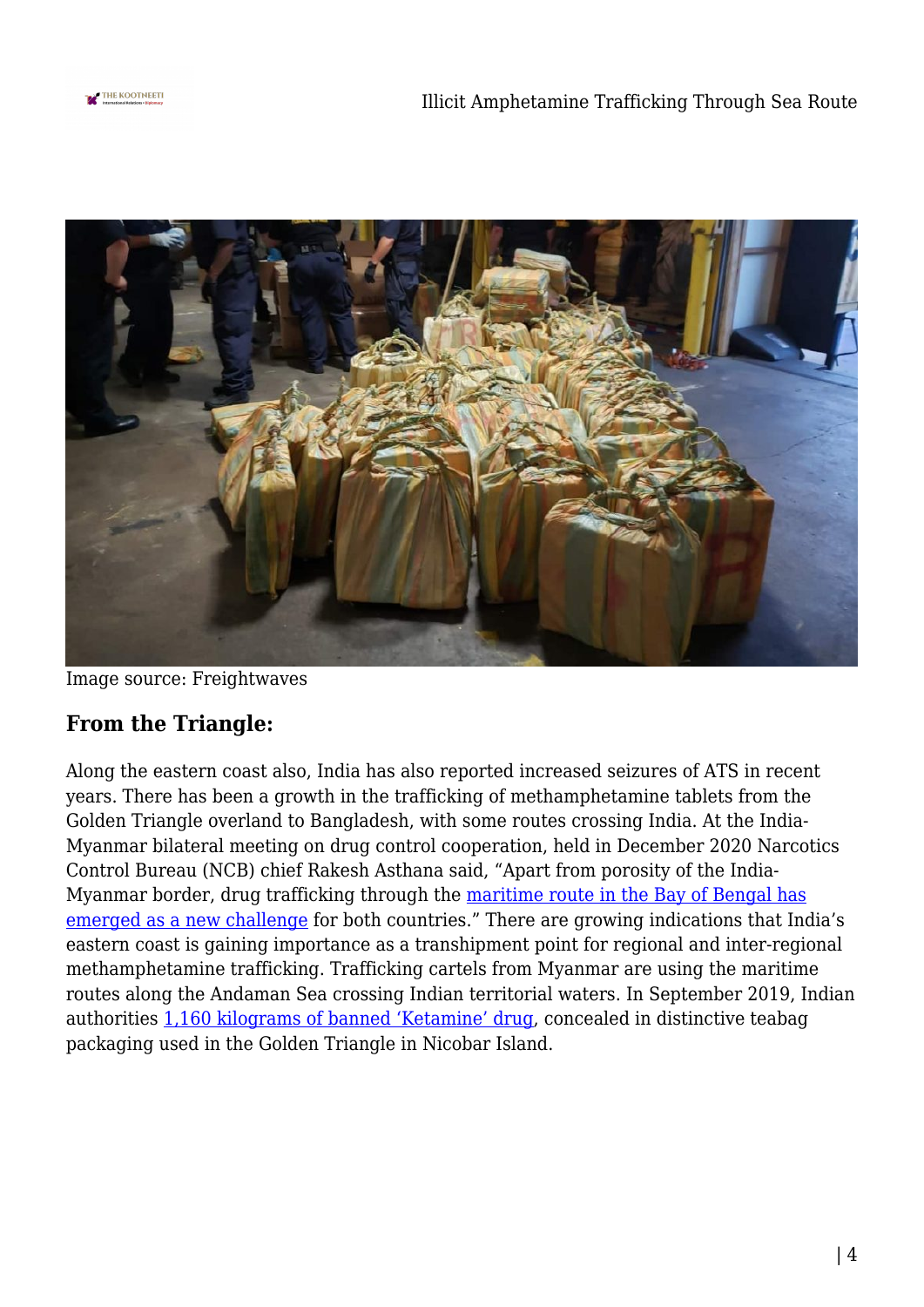



Image source: Business standard

## **Narco-Terror Connection:**

In March this year the interception of a boat carrying a cache of 301 kgs of heroin made national headlines. The case was transferred from under the NCB over to the National Investigation Agency (NIA). As the leading task force on terrorism, the NIA will be examining the preliminary indications that the international drug syndicate involved in the smuggling was Pakistan based. Along with the narcotics worth Rs. 3000 crores, the Sri Lankan boat and crew intercepted in the Arabian Sea by the Indian Coast Guards (ICGs), was carrying five AK-47s and 1,000 rounds of ammunition. Interrogations once again revealed the [Pakistan-based drug trafficking network's involvement](https://economictimes.indiatimes.com/news/politics-and-nation/nia-to-probe-pakistan-link-in-drug-seizure-off-kerala-coast/articleshow/82557806.cms) in the movement of the consignment. The arrested Sri Lankan nationals have disclosed that an unknown vessel carried the proscribed consignment from Chabahar Port in Iran, and handed over the same to Sri Lankan fishing boat 'Ravihansi' in the high seas near Lakshadweep.

The substantial increase in sea-based drugs trafficking is problematic for India on several